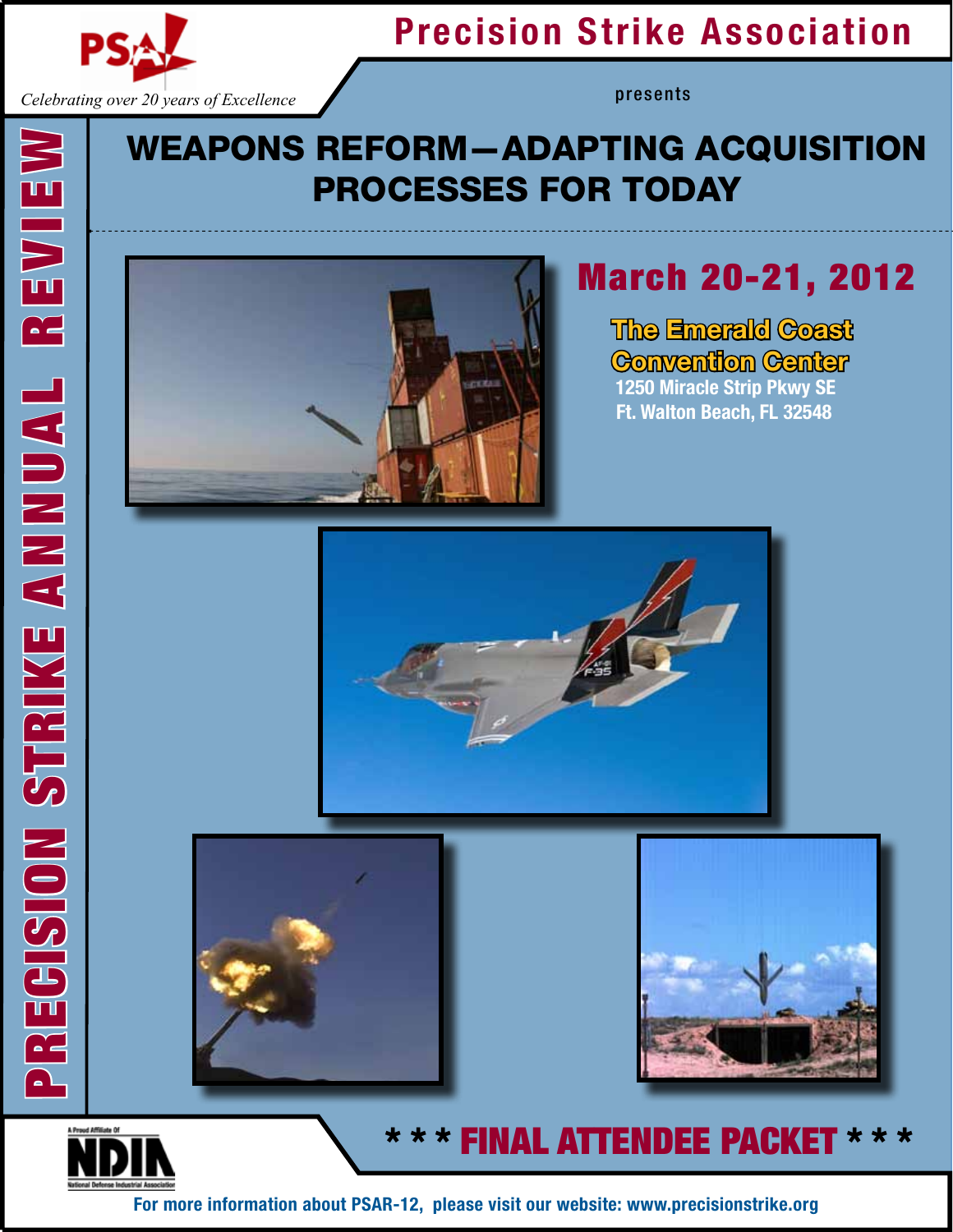### PRECISION STRIKE ANNUAL REVIEW

- 0700 REGISTRATION / CONTINENTAL BREAKFAST (sponsored by Kaman Fuzing and Precision Products)
- 0800 PSA ANNUAL REVIEW WELCOME: *Andy McHugh*—Chairman of the Board, Precision Strike Association
- 0810 AFRL ANNUAL REVIEW WELCOME: *Dr. Mike Miller*—Chief Scientist for Weapons, Air Force Research Lab, Eglin AFB
- 0815 KEYNOTE ADDRESS—AIR ARMAMENT CENTER PERSPECTIVE: *Major General Ken Merchant, USAF* —Commander, Air Armament Center, Eglin AFB
- 0900 STRATEGIC PLANNING FOR PRECISION ENGAGEMENT: *Mark Simpson*—Senior Strategy Analyst, Strategic Planning Munitions Directorate, Air Force Research Lab, Eglin AFB
- 0945 NETWORKING REFRESHMENT BREAK (Sponsored by Marotta Controls)
- 1015 HOW DOES A WEAPONS PROGRAM SURVIVE IN TODAY'S BUDGET: *Randy Brown*—Director, Armament Directorate, Eglin AFB
- 1100 CHANGES IN WEAPON SYSTEM ACQUISITION OVER THE LAST FOUR DECADES—POSITIVE AND NEGATIVE: *Reuben Manasco*—Senior Acquisition Leader of the Air Armament Center (recently retired)
- 1145 **LUNCHEON** (Sponsored by Northrop Grumman Corp.)
- 1230 LUNCHEON ADDRESS—GENERAL SECURITY ISSUES & THE DEFENSE BUDGET: *Peter Huessy*—President, GeoStrategic Analysis
- 1315 AIR FORCE PRECISION WEAPONS SESSION: CHAIR: *Colonel Mike "Hans" Gantt, USAF*—Division Chief, A5XS "Skunks" Concepts, Strategy & Wargaming, Headquarters, U.S. Air Force Air Sea Battle and Technology Development: *Colonel Mike "Hans" Gantt, USAF*
- 1415 NETWORKING REFRESHMENT BREAK (Sponsored by Lockheed Martin Corp.)

1445 NAVAL PRECISION WEAPONS SESSION: CHAIR: *Major Craig McDermott, USMC*—Air-to-Ground Requirements Office, OPNAV N98 Kinetic Engagement: *Kerry Neace*—Kinetic Engagement Programs Area Manager, JHU/APL ASuW: *Brian Kelly*—OASuW IPT Lead, PMA-201, Naval Air Systems Command

- 1545 JROC/JCIDS New processes: *Dr. Scott Maley*—Senior Operations Research Analyst, Force Support Division (J-8), The Joint Staff
- 1630 EVENING RECEPTION WITH HEAVY HORS D'OEUVRES & INFORMAL ANNUAL MEETING *Andy McHugh*—Annual Meeting Chair

## A G E N D A Tuesday, 20 March



Colonel MIKE Gantt, USAF Division Chief, A5XS "Skunks" Concepts, Strategy & Wargaming Headquarters, U.S. Air Force



DR. SCOTT MALEY Senior Operations Research Analyst, Force Support Division (J-8), The Joint Staff



Peter Huessy President GeoStrategic Analysis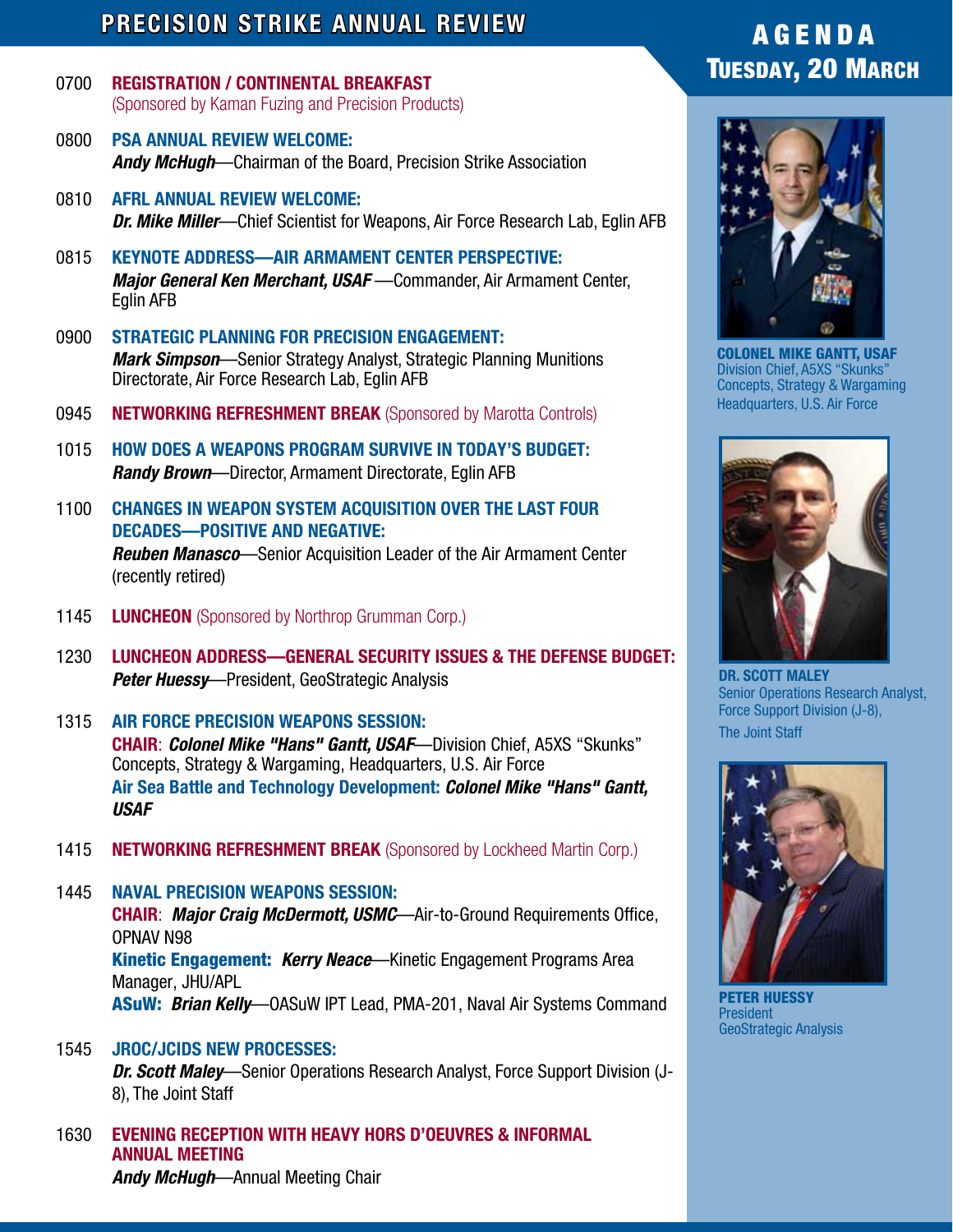## KEY LEADERS



Major General Kenneth Merchant, USAF **Commander** Air Armament Center, Eglin AFB



GARY BLISS **Director** Performance Assessments & Root Cause Analyses ASD(A), OUSD(AT&L)



Dear Precision Strike Colleagues,

Welcome to the sunny shores of the Emerald Coast and the open arms of the Ft Walton Beach / Eglin AFB community. We are very pleased to have you join PSA for our 2012 Annual Review and thank you for choosing us, especially in these days of tightening conference and travel budgets. When you consider the fantastic lineup of topics and presenters combined with the excellent networking opportunities throughout, I believe you will find it money well spent. Remember that we are all about expanding the dialogue, so jump into the fray and ask questions during Q&A sessions. Meet the presenters, PSA Board Members and fellow attendees during networking breaks and don't forget to visit with our exhibitors, too. You never know if that next great partnership, strategic hire or great idea will be found by reaching out over these next two days. Finally, let me extend PSA's sincere thanks to our gracious co-hosts, the Air Armament Center and the Air Force Research Lab. You are the reason we are here and we are grateful for your generous support in making this event a success.

I am sorry that I cannot join you at PSAR '12 but know you are in the competent hands of some exceptional members of our PSA Board of Directors who could make the coveted journey to Ft Walton Beach. Enjoy the terrific Emerald Coast Conference Center, the beautiful beaches and the hospitality of the local establishments. Most of all enjoy our 2012 Annual Review and I will see you this June for our Summer Forum and Wounded Warrior Golf outing at NAS Patuxent River, MD.

Velilletti

Andy McHugh  $\mathscr N$ President & Chairman of the Board



Dr. Mike Miller Chief Scientist for Weapons, Air Force Research Lab Eglin AFB



Randy Brown Director, Armament Directorate Eglin AFB



Colonel Michael "Gunny" Schmidt, USAF PEO for Fixed Wing USSOCOM



Colonel Andrew "DRIFTER" TOTH, USAF 33rd Wing Commander Eglin AFB



**MARK SIMPSON** Senior Strategy Analyst Strategic Planning Munitions Directorate Air Force Research Lab